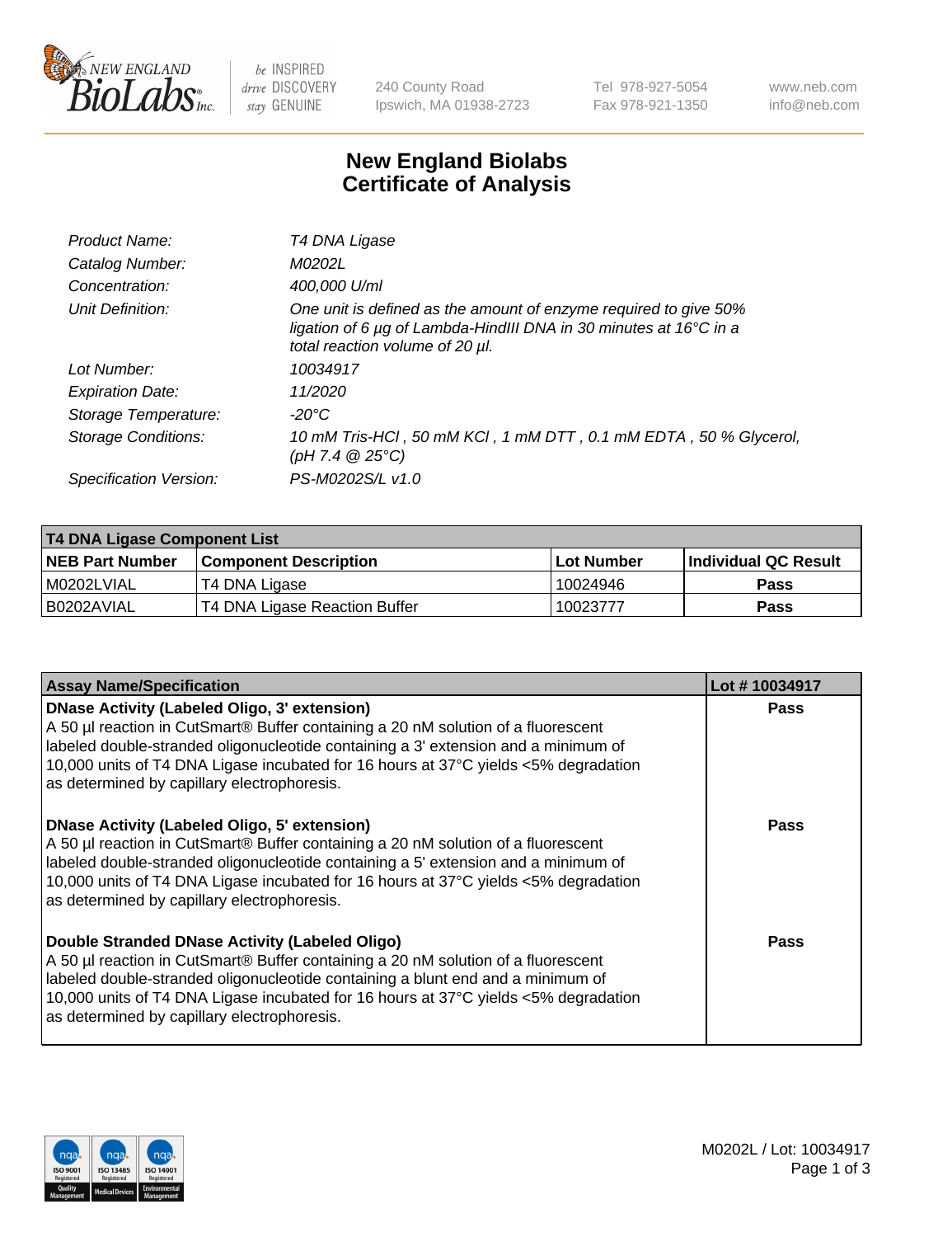

be INSPIRED drive DISCOVERY stay GENUINE

240 County Road Ipswich, MA 01938-2723 Tel 978-927-5054 Fax 978-921-1350

www.neb.com info@neb.com

| <b>Assay Name/Specification</b>                                                                                                                                                                                                                                                                                                                                                                                    | Lot #10034917 |
|--------------------------------------------------------------------------------------------------------------------------------------------------------------------------------------------------------------------------------------------------------------------------------------------------------------------------------------------------------------------------------------------------------------------|---------------|
| <b>Endonuclease Activity (Nicking)</b><br>A 50 µl reaction in NEBuffer 1 containing 1 µg of supercoiled PhiX174 DNA and a<br>minimum of 2000 units of T4 DNA Ligase incubated for 4 hours at 37°C results in <10%<br>conversion to the nicked form as determined by agarose gel electrophoresis.                                                                                                                   | <b>Pass</b>   |
| <b>Exonuclease Activity (Radioactivity Release)</b><br>A 50 µl reaction in NEBuffer 1 containing 1 µg of a mixture of single and<br>double-stranded [3H] E. coli DNA and a minimum of 2000 units of T4 DNA Ligase<br>incubated for 4 hours at 37°C releases <0.1% of the total radioactivity.                                                                                                                      | <b>Pass</b>   |
| <b>Ligation and Recutting (Terminal Integrity, Digested DNA)</b><br>A 20 µl reaction in 1X T4 DNA Ligase Reaction Buffer containing 2 µg of Lambda<br>DNA-HindIII Digest and a minimum of 4000 units of T4 DNA Ligase incubated for 16<br>hours at 37°C results in >95% ligation of the DNA fragments as determined by agarose<br>gel electrophoresis. Of these ligated fragments, >95% can be recut with HindIII. | <b>Pass</b>   |
| <b>Non-Specific DNase Activity (16 Hour)</b><br>A 50 µl reaction in NEBuffer 1 containing 1 µg of CIP-treated Lambda-HindIII DNA and<br>a minimum of 2000 units of T4 DNA Ligase incubated for 16 hours at 37°C results in a<br>DNA pattern free of detectable nuclease degradation as determined by agarose gel<br>electrophoresis.                                                                               | <b>Pass</b>   |
| qPCR DNA Contamination (E. coli Genomic)<br>A minimum of 2000 units of T4 DNA Ligase is screened for the presence of E. coli<br>genomic DNA using SYBR® Green qPCR with primers specific for the E. coli 16S rRNA<br>locus. Results are quantified using a standard curve generated from purified E. coli<br>genomic DNA. The measured level of E. coli genomic DNA contamination is ≤ 1 E. coli<br>genome.        | <b>Pass</b>   |
| <b>RNase Activity (Extended Digestion)</b><br>A 10 µl reaction in NEBuffer 4 containing 40 ng of a 300 base single-stranded RNA<br>and a minimum of 1 µl of T4 DNA Ligase is incubated at 37°C. After incubation for 16<br>hours, >90% of the substrate RNA remains intact as determined by gel electrophoresis<br>using fluorescent detection.                                                                    | Pass          |
| <b>Single Stranded DNase Activity (FAM-Labeled Oligo)</b><br>A 50 µl reaction in CutSmart® Buffer containing a 20 nM solution of a fluorescent<br>internal labeled oligonucleotide and a minimum of 10,000 units of T4 DNA Ligase<br>incubated for 16 hours at 37°C yields <5% degradation as determined by capillary<br>electrophoresis.                                                                          | <b>Pass</b>   |
| <b>Protein Concentration (A280)</b><br>The concentration of T4 DNA Ligase is 0.4 mg/ml +/- 10% as determined by UV                                                                                                                                                                                                                                                                                                 | <b>Pass</b>   |